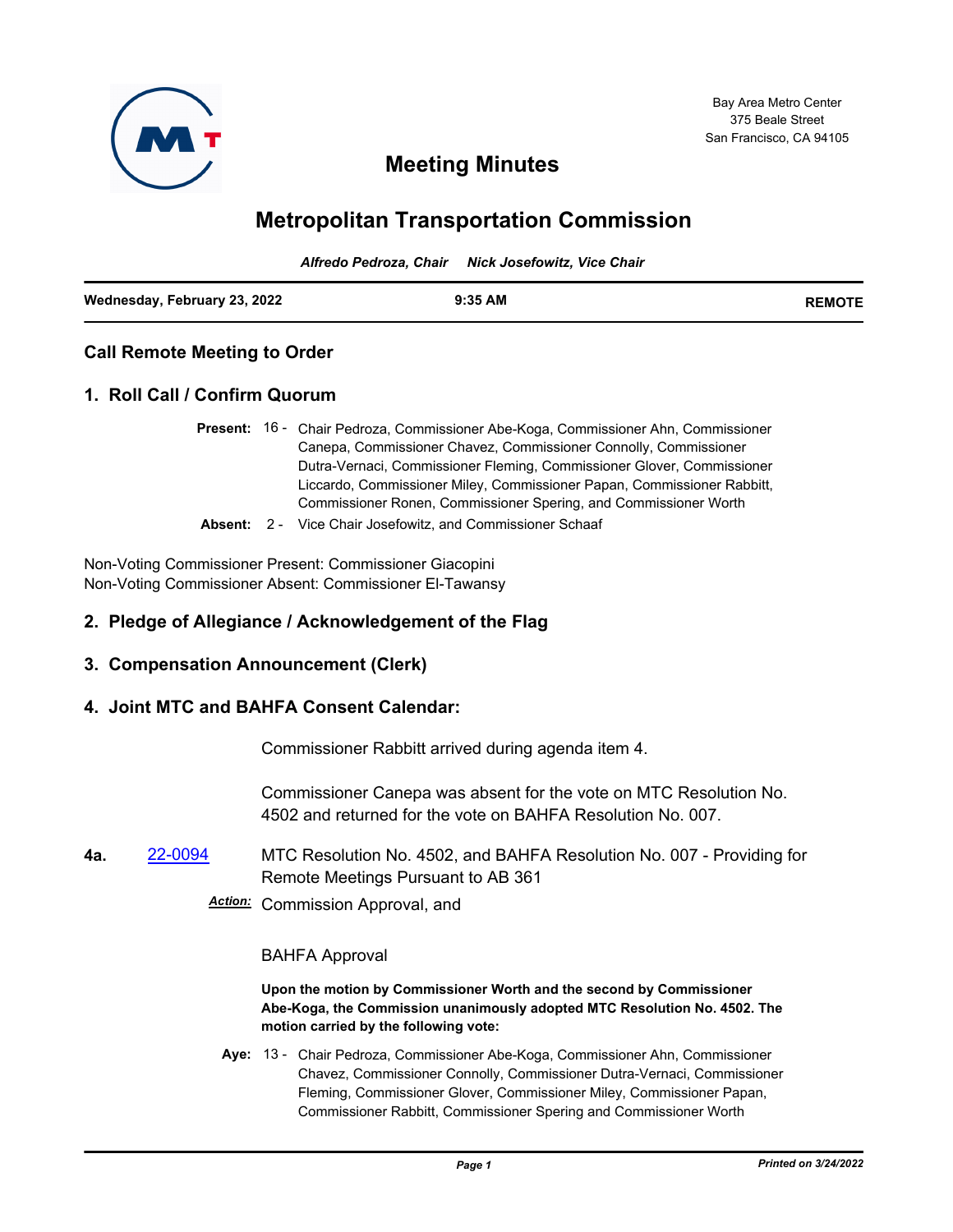Absent: 5 - Vice Chair Josefowitz, Commissioner Canepa, Commissioner Liccardo, Commissioner Ronen and Commissioner Schaaf

> **Upon the motion by Commissioner Glover and the second by Commissioner Worth, the Authority unanimously adopted BAHFA Resolution No. 7. The motion carried by the following vote:**

- Aye: 14 Chair Pedroza, Commissioner Abe-Koga, Commissioner Ahn, Commissioner Canepa, Commissioner Chavez, Commissioner Connolly, Commissioner Dutra-Vernaci, Commissioner Fleming, Commissioner Glover, Commissioner Miley, Commissioner Papan, Commissioner Rabbitt, Commissioner Spering and Commissioner Worth
- Absent: 4 Vice Chair Josefowitz, Commissioner Liccardo, Commissioner Ronen and Commissioner Schaaf

## **5. Public Comment / Other Business**

## **6. Adjourn Bay Area Housing Finance Authority and Continue with MTC Agenda**

### **7. Chair's Report (Pedroza)**

- **7a.** [22-0413](http://mtc.legistar.com/gateway.aspx?m=l&id=/matter.aspx?key=23672) MTC Resolution No. 4369, Revised. A request that the Commission adopt the MTC agency pay schedules for the MTC Executive Director and General Counsel.
	- *Action:* Commission Approval

**Upon the motion by Commissioner Spering and the second by Commissioner Worth, the Commission unanimously adopted MTC Resolution No. 4369, Revised. The motion carried by the following vote:**

- Aye: 15 Chair Pedroza, Commissioner Abe-Koga, Commissioner Ahn, Commissioner Canepa, Commissioner Chavez, Commissioner Connolly, Commissioner Dutra-Vernaci, Commissioner Fleming, Commissioner Glover, Commissioner Miley, Commissioner Papan, Commissioner Rabbitt, Commissioner Ronen, Commissioner Spering and Commissioner Worth
- **Absent:** 3 Vice Chair Josefowitz, Commissioner Liccardo and Commissioner Schaaf
- **7b.** [21-1581](http://mtc.legistar.com/gateway.aspx?m=l&id=/matter.aspx?key=23174) Approval of Executive Director's Salary Increase

# *Action:* Commission Approval

Aleta Dupree was called to speak.

#### **Upon the motion by Commissioner Glover and the second by Commissioner Worth, the Commission unanimously approved the Executive Director's Salary Increase. The motion carried by the following vote:**

- Aye: 15 Chair Pedroza, Commissioner Abe-Koga, Commissioner Ahn, Commissioner Canepa, Commissioner Chavez, Commissioner Connolly, Commissioner Dutra-Vernaci, Commissioner Fleming, Commissioner Glover, Commissioner Miley, Commissioner Papan, Commissioner Rabbitt, Commissioner Ronen, Commissioner Spering and Commissioner Worth
- **Absent:** 3 Vice Chair Josefowitz, Commissioner Liccardo and Commissioner Schaaf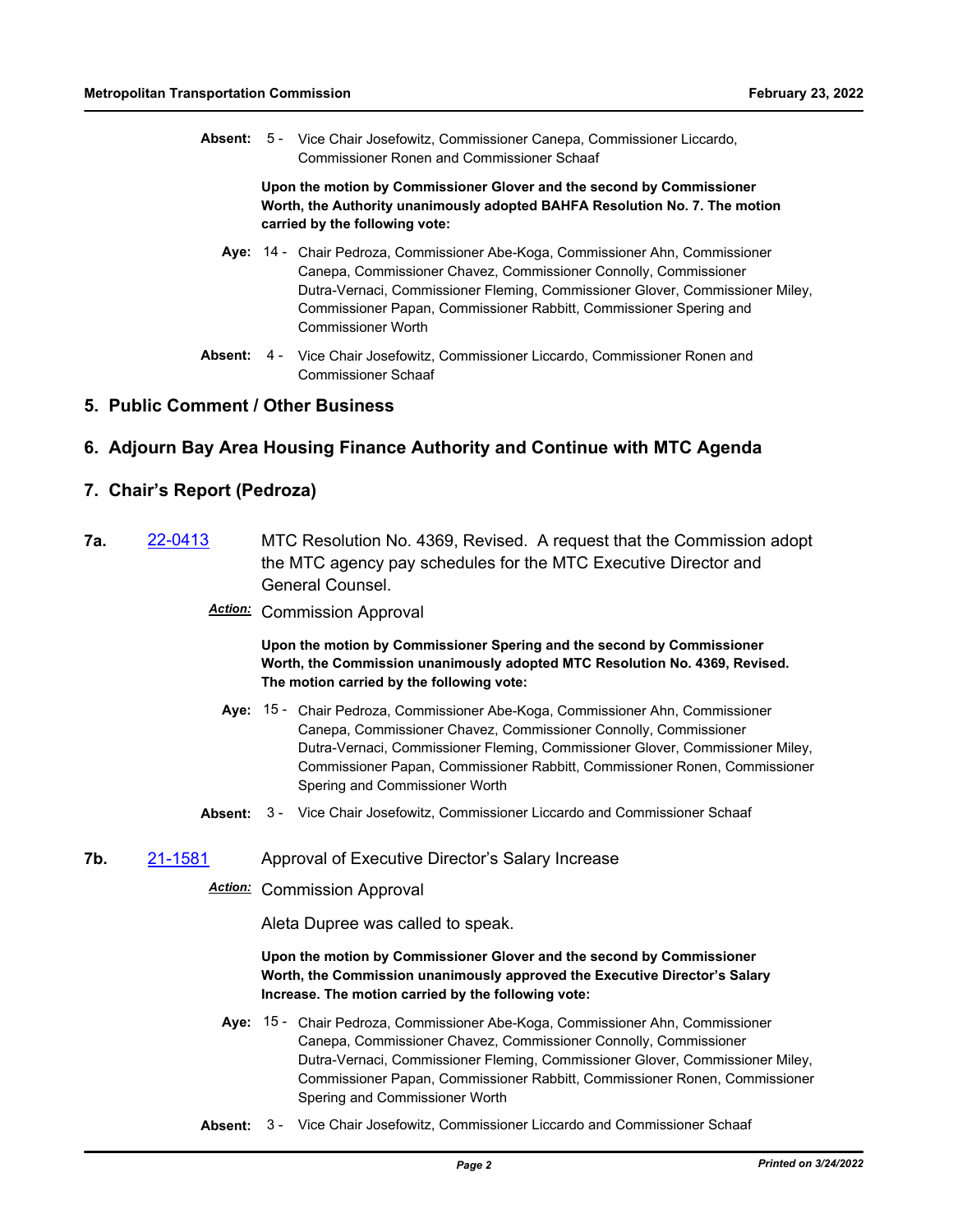#### **7c.** [22-0212](http://mtc.legistar.com/gateway.aspx?m=l&id=/matter.aspx?key=23471) Approval of General Counsel's Salary Increase

*Action:* Commission Approval

**Upon the motion by Commissioner Dutra-Vernaci and the second by Commissioner Spering, the Commission unanimously approved General Counsel's salary increase. The motion carried by the following vote:**

- Aye: 15 Chair Pedroza, Commissioner Abe-Koga, Commissioner Ahn, Commissioner Canepa, Commissioner Chavez, Commissioner Connolly, Commissioner Dutra-Vernaci, Commissioner Fleming, Commissioner Glover, Commissioner Miley, Commissioner Papan, Commissioner Rabbitt, Commissioner Ronen, Commissioner Spering and Commissioner Worth
- **Absent:** 3 Vice Chair Josefowitz, Commissioner Liccardo and Commissioner Schaaf
- **7d.** [22-0195](http://mtc.legistar.com/gateway.aspx?m=l&id=/matter.aspx?key=23454) Introduction to the Hybrid Environment

# *Action:* Information

Aleta Dupree was called to speak.

Randi Kinman was called to speak.

# **8. Policy Advisory Council Report (Randi Kinman)**

# **9. Executive Director's Report (McMillan)**

Commissioner Liccardo arrived during agenda item 9.

[22-0199](http://mtc.legistar.com/gateway.aspx?m=l&id=/matter.aspx?key=23458) Executive Director's Report

## **10. Commissioner Comments**

## **11. Consent Calendar:**

#### **Upon the motion by Commissioner Dutra-Vernaci and the second by Commissioner Fleming, the Commission unanimously approved the Consent Calendar by the following vote:**

- Aye: 16 Chair Pedroza, Commissioner Abe-Koga, Commissioner Ahn, Commissioner Canepa, Commissioner Chavez, Commissioner Connolly, Commissioner Dutra-Vernaci, Commissioner Fleming, Commissioner Glover, Commissioner Liccardo, Commissioner Miley, Commissioner Papan, Commissioner Rabbitt, Commissioner Ronen, Commissioner Spering and Commissioner Worth
- **Absent:** 2 Vice Chair Josefowitz and Commissioner Schaaf
- **11a.** [22-0200](http://mtc.legistar.com/gateway.aspx?m=l&id=/matter.aspx?key=23459) Minutes of the January 26, 2022 meeting

*Action:* Commission Approval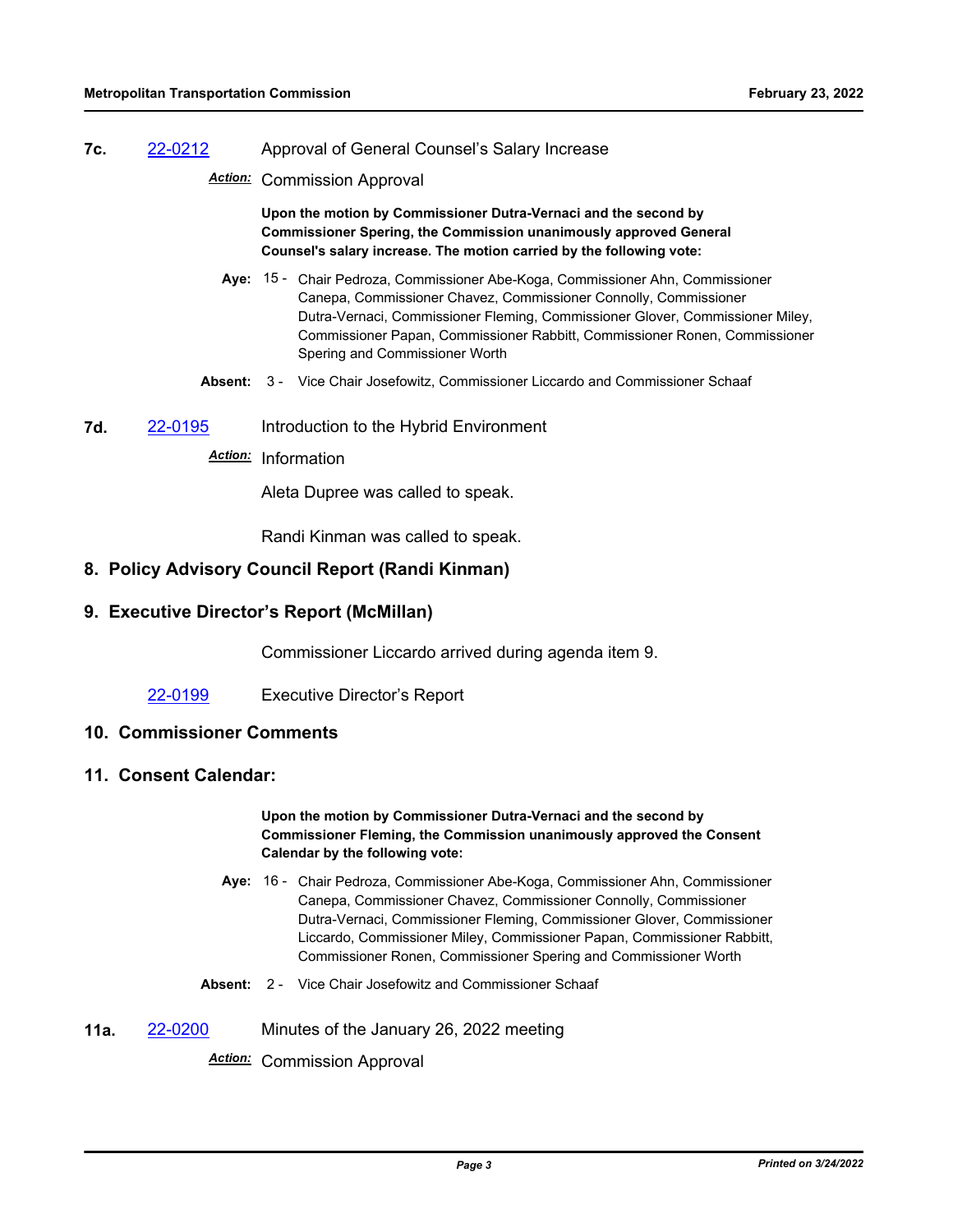# *Programming and Allocations Committee*

- **11b.** [22-0069](http://mtc.legistar.com/gateway.aspx?m=l&id=/matter.aspx?key=23328) MTC Resolution Nos. 4202, Revised and 4505, Revised. Revisions to the One Bay Area Grant programs (OBAG 2 and 3), including programming \$30 million to Clipper 2 (C2) as part of an alternative funding plan for the project's Regional Measure 3 (RM3) funds.
	- *Action:* Commission Approval

*Presenter:* Thomas Arndt

**11c.** [22-0086](http://mtc.legistar.com/gateway.aspx?m=l&id=/matter.aspx?key=23345) MTC Resolution No. 4412, Revised. Regional Measure 3 (RM3) Letter of No Prejudice to MTC for the Next-Generation Clipper Regional Fare Payment System Integrator.

*Action:* Commission Approval

*Presenter:* Anne Spevack

**11d.** [22-0064](http://mtc.legistar.com/gateway.aspx?m=l&id=/matter.aspx?key=23323) MTC Resolution No. 4475, Revised. 2021 Transportation Improvement Program (TIP) Amendment 2021-16.

*Action:* Commission Approval

*Presenter:* Adam Crenshaw

## **Committee Reports**

## **12. Programming and Allocations Committee (Rabbitt)**

**12a.** [22-0062](http://mtc.legistar.com/gateway.aspx?m=l&id=/matter.aspx?key=23321) MTC Resolution No. 4487. Adoption of the 2023 Regional Active Transportation Program (ATP) Cycle 6 Guidelines.

> The 2023 Regional ATP Cycle 6 will provide \$50 million in new programming covering the fiscal years 2023-24 through FY 2026-27. The Regional ATP Guidelines lay out policies and project selection criteria for the regional share of ATP Cycle 6 funds.

- *Action:* Commission Approval
- *Presenter:* Karl Anderson

**Upon the motion by Commissioner Rabbitt and the second by Commissioner Glover, the Commission unanimously adopted MTC Resolution No. 4487. The motion carried by the following vote:**

- Aye: 16 Chair Pedroza, Commissioner Abe-Koga, Commissioner Ahn, Commissioner Canepa, Commissioner Chavez, Commissioner Connolly, Commissioner Dutra-Vernaci, Commissioner Fleming, Commissioner Glover, Commissioner Liccardo, Commissioner Miley, Commissioner Papan, Commissioner Rabbitt, Commissioner Ronen, Commissioner Spering and Commissioner Worth
- **Absent:** 2 Vice Chair Josefowitz and Commissioner Schaaf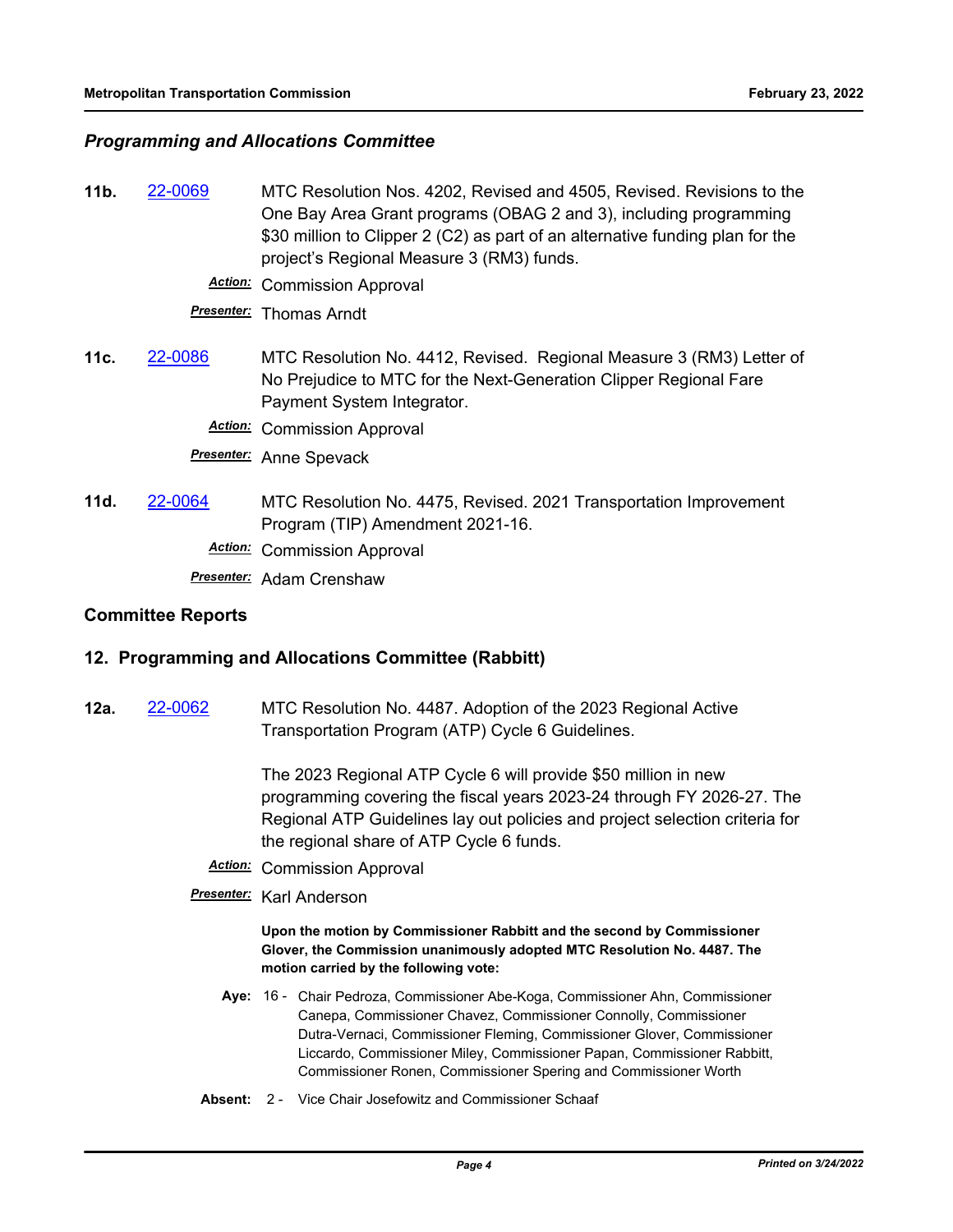**12b.** [22-0063](http://mtc.legistar.com/gateway.aspx?m=l&id=/matter.aspx?key=23322) MTC Resolutions Nos. 4321, Revised and 4504. FY 2022-23 Fund Estimate and American Rescue Plan Funding Exchange to support implementation of the Blue Ribbon Transit Transformation Action Plan.

> Annual Fund Estimate and proposed apportionment and distribution of Transportation Development Act (TDA) Local Transportation Fund, State Transit Assistance (STA), State of Good Repair (SGR) Program, Assembly Bill 1107 (AB 1107), transit-related bridge toll, and Low Carbon Transit Operations Program (LCTOP) funds for FY 2022-23. The Fund Estimate will also implement the exchange of STA and American Rescue Plan (ARP) endorsed by the Commission in October 2021 for the purpose of supporting Blue Ribbon Transit Transformation Action Plan initiatives.

- *Action:* Commission Approval
- *Presenter:* Terence Lee

**Upon the motion by Commissioner Rabbitt and the second by Commissioner Spering, the Commission unanimously adopted MTC Resolutions Nos. 4321, Revised and 4504. The motion carried by the following vote:**

- Aye: 16 Chair Pedroza, Commissioner Abe-Koga, Commissioner Ahn, Commissioner Canepa, Commissioner Chavez, Commissioner Connolly, Commissioner Dutra-Vernaci, Commissioner Fleming, Commissioner Glover, Commissioner Liccardo, Commissioner Miley, Commissioner Papan, Commissioner Rabbitt, Commissioner Ronen, Commissioner Spering and Commissioner Worth
- **Absent:** 2 Vice Chair Josefowitz and Commissioner Schaaf
- **12c.** [22-0085](http://mtc.legistar.com/gateway.aspx?m=l&id=/matter.aspx?key=23344) MTC Resolution No. 4130, Revised and Transit and Intercity Rail Capital Program Cycle 5 Regional Endorsements

Revision to MTC's Cap and Trade Framework and recommended projects for regional endorsement for Cycle 5 of the Transit and Intercity Rail Capital Program (TIRCP), based on MTC's Cap and Trade Framework

*Action:* Commission Approval

### *Presenter:* Anne Spevack

Written public comments were received from Mayor London Breed and San Francisco County Transportation Authority Board, Chair Rafael Mandelman; and Transbay Joint Powers Authority (TJPA) Chair, Jeff Gee and Executive Director Adam Van de Water.

The following members of the public were called to speak: Rudy Gonzalez of San Francisco Building and Construction Trades Council, Derrick Holt of TJPA, and Howard Wong of TJPA.

**Upon the motion by Commissioner Rabbitt and the second by Commissioner Spering, the Commission unanimously adopted MTC Resolution No. 4130, Revised. The motion carried by the following vote:**